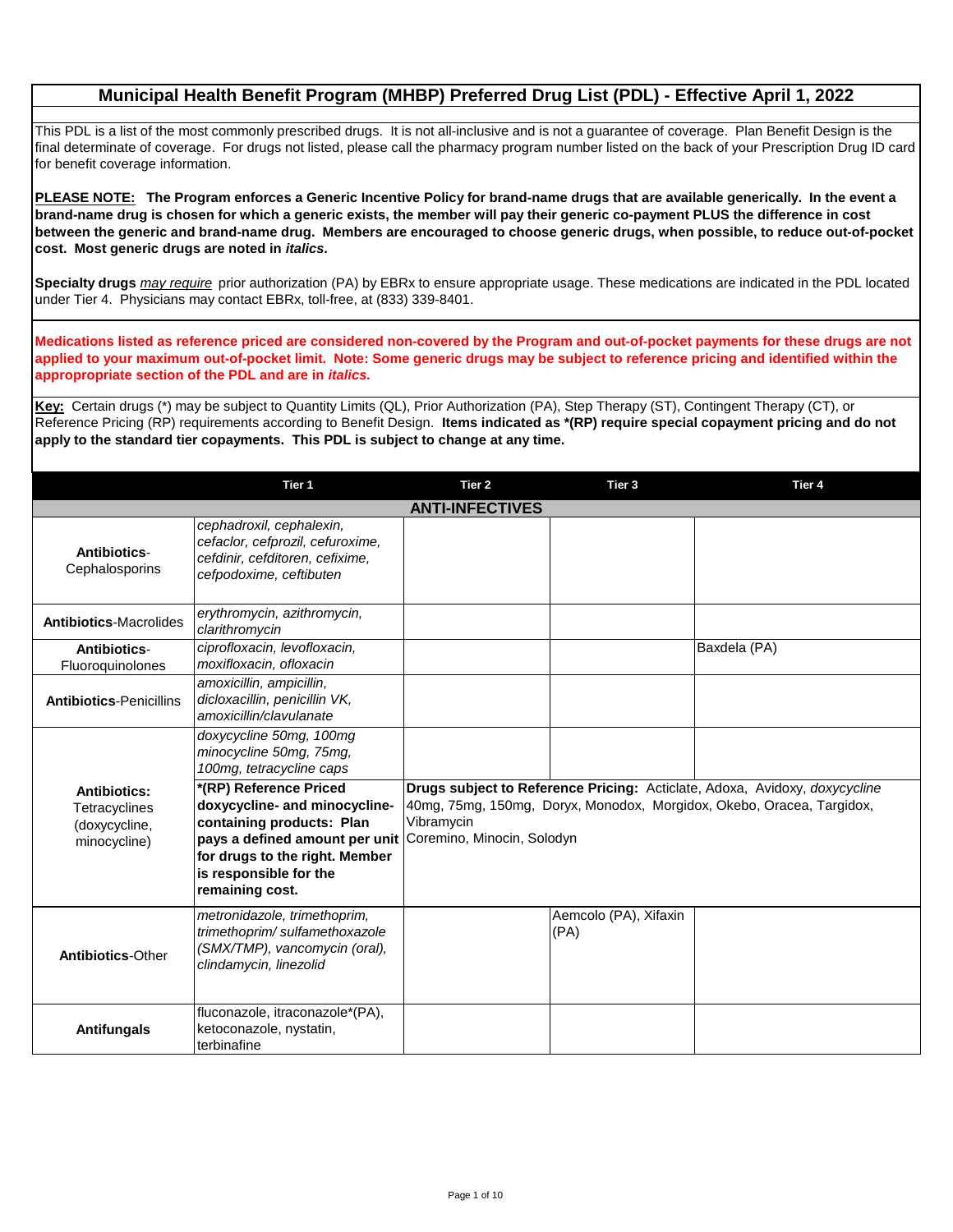|                                                                          | Municipal Health Benefit Program (MHBP) Preferred Drug List (PDL) - Effective April 1, 2022                                                                                     |                                                                                   |                                                              |                                                                                                                                                                                                                                                                                                                                                                                                                         |
|--------------------------------------------------------------------------|---------------------------------------------------------------------------------------------------------------------------------------------------------------------------------|-----------------------------------------------------------------------------------|--------------------------------------------------------------|-------------------------------------------------------------------------------------------------------------------------------------------------------------------------------------------------------------------------------------------------------------------------------------------------------------------------------------------------------------------------------------------------------------------------|
| <b>Antivirals - Antiretrovirals</b>                                      | abacavir, didanosine, lamivudine, Isentress*(PA),<br>lamivudine/zidovudine,<br>nevirapine, zidovudine                                                                           | Isentress<br>Chewable*(PA),<br>Prezista tablets,<br>Reyataz, Sustiva,<br>Viracept | Epivir, Evotaz,<br>Reyataz powder,<br>Vitekta                | Aptivus, Biktarvy, Cimduo, Combivir,<br>Crixivan, Delstrigo, Descovy,<br>Dovata*(PA), efavirenz/emtricitabine/<br>tenofovir*(NG), Emtriva, Epzicom,<br>Invirase, Isentress Powder*(PA),<br>Juluca*(PA), Kaletra, Lexiva, Odefsey,<br>Pifeltro, Prezcobix, Prezista soln*(PA),<br>Rescriptor, Rukobia*(PA,QL),<br>Selzentry*(PA), Stribild<br>tablet*(QL)*(PA), Symfi Lo, Temixys,<br>Tivicay, Trizivir, Truvada, Viread |
| <b>Antivirals - Flu</b>                                                  | oseltamivir                                                                                                                                                                     | Xofluza (QL)                                                                      | Tamiflu, Relenza                                             |                                                                                                                                                                                                                                                                                                                                                                                                                         |
| <b>Antivirals - Herpes</b>                                               | acyclovir, valacyclovir,<br>famciclovir, valganciclovir                                                                                                                         |                                                                                   | Sitavig                                                      |                                                                                                                                                                                                                                                                                                                                                                                                                         |
| <b>Antivirals - Other-</b><br>Interferons/Interferon<br>combinations     | ribavirin (PA)                                                                                                                                                                  |                                                                                   |                                                              | Zepatier (PA), Mavyret (PA)                                                                                                                                                                                                                                                                                                                                                                                             |
|                                                                          |                                                                                                                                                                                 | <b>CARDIOVASCULAR</b>                                                             |                                                              |                                                                                                                                                                                                                                                                                                                                                                                                                         |
| <b>Lipid-Lowering Agents</b>                                             | atrovastatin, lovastatin,<br>pravastatin, rosuvastatin,<br>simvastatin                                                                                                          |                                                                                   |                                                              |                                                                                                                                                                                                                                                                                                                                                                                                                         |
| (Statins)<br>(NOTE: See<br>Wellness/Preventive<br>section.)              | *(RP) Reference Priced Lipid<br>Lowering Agents: Plan pays a<br>defined amount per unit for<br>drugs to the right. Member is<br>responsible for the remaining<br>cost.          | Zocor                                                                             |                                                              | Drugs subject to Reference Pricing: Altoprev, Crestor, ezetimibe/simvastatin,<br>fluvastatin, fluvastatin ER, Lescol XL, Lipitor, Livalo, Mevacor, Pravachol, Vytorin,                                                                                                                                                                                                                                                  |
| <b>Lipid-Lowering Agents</b><br>(Other)                                  | cholestyramine, colestipol,<br>ezetimibe, gemfibrozil                                                                                                                           | Welchol                                                                           | Vascepa (PA)                                                 | Praluent (PA), Repatha (PA)                                                                                                                                                                                                                                                                                                                                                                                             |
| <b>Antiplatelet Agents</b>                                               | anagrelide, aspirin/dipyridamole,<br>cilostazol, clopidogrel,<br>dipyridamole, prasugrel                                                                                        |                                                                                   |                                                              |                                                                                                                                                                                                                                                                                                                                                                                                                         |
| <b>Anticoagulants</b>                                                    | warfarin                                                                                                                                                                        | Eliquis, Xarelto                                                                  | All other agents<br>excluded                                 |                                                                                                                                                                                                                                                                                                                                                                                                                         |
| Antihypertensives - ACE<br>Inhibitors and ACE<br>Inhibitors combinations | benazepril, captopril, enalapril,<br>fosinopril, lisinopril, moexipril,<br>perindopril, quinapril, ramipril,<br>trandolapril                                                    |                                                                                   |                                                              |                                                                                                                                                                                                                                                                                                                                                                                                                         |
| Antihypertensives -                                                      | eprosartan, irbesartan, losartan,<br>olmesartan, omesartan/HCTZ,<br>valsartan (including<br>combinations with HCTZ)                                                             |                                                                                   |                                                              |                                                                                                                                                                                                                                                                                                                                                                                                                         |
| Antihypertensive<br>Combinations                                         | *(RP) Reference Priced<br><b>Antihypertensive Agents: Plan</b><br>pays a defined amount per unit<br>for drugs to the right. Member<br>is responsible for the<br>remaining cost. | Twynsta                                                                           | Drugs subject to Reference Pricing: Amlodipine/atorvastatin, | Amlodipine/olmesartan, Amlodipine/valsartan, Amlodipine/telmisartan, Atacand,<br>Atacand HCT, Avalide, Avapro, Azor, Benicar, Benicar HCT, Caduet, candesartan,<br>Cozaar, Diovan, Diovan HCT, Edarbi, Edarbyclor, Exforge, Exforge HCT, Hyzaar,<br>Micardis, Micardis HCT, Tekturna, telmisartan, telmisartan/HCTZ, Tribenzor,                                                                                         |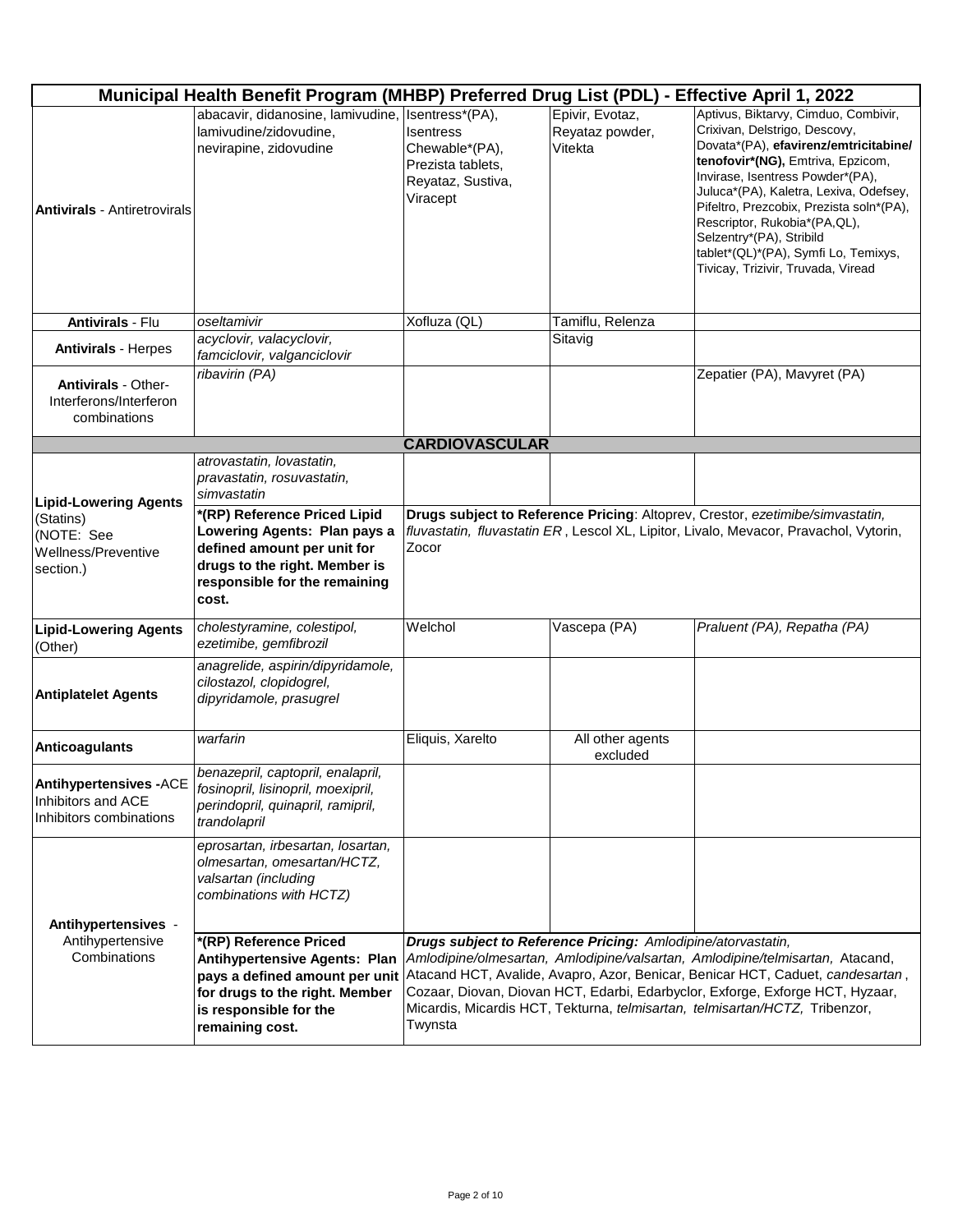|                                           | Municipal Health Benefit Program (MHBP) Preferred Drug List (PDL) - Effective April 1, 2022                                                                                                 |                                                                                                                                                                                                                                                                                                             |                                                                                      |                                                                                  |
|-------------------------------------------|---------------------------------------------------------------------------------------------------------------------------------------------------------------------------------------------|-------------------------------------------------------------------------------------------------------------------------------------------------------------------------------------------------------------------------------------------------------------------------------------------------------------|--------------------------------------------------------------------------------------|----------------------------------------------------------------------------------|
|                                           | acebutolol, atenolol, betaxolol,<br>bisoprolol, carvedilol immediate-<br>release, metroprolol, nadolol,<br>nebivolol, pindolol, propranolol,<br>sotalol, timolol                            |                                                                                                                                                                                                                                                                                                             |                                                                                      |                                                                                  |
| <b>IBeta Blockers</b>                     | *(RP) Reference Priced Beta<br>Blockers: Plan pays a defined<br>amount per unit for drugs to<br>the right. Member is<br>responsible for the remaining<br>cost.                              | XL, Innopran XL                                                                                                                                                                                                                                                                                             |                                                                                      | Drugs subject to Reference Pricing: carvedilol ER, Coreg CR, Inderal LA, Inderal |
| <b>Calcium Channel</b><br><b>Blockers</b> | amlodipine, diltiazem, felodipine,<br>isradipine, nicardipine,<br>nifedipine, nimodipine,<br>nisoldipine, verapamil                                                                         |                                                                                                                                                                                                                                                                                                             | Nymalize                                                                             | nimodipine (PA)                                                                  |
|                                           |                                                                                                                                                                                             | <b>CENTRAL NERVOUS SYSTEM</b>                                                                                                                                                                                                                                                                               |                                                                                      |                                                                                  |
| <b>ADHD Medications</b>                   | ampherical<br>dextroamphetamine,<br>atomoxetine,<br>dexmethylphenidate,<br>dexmethylphenidate ER,<br>dextroamphetamine, guanfacine<br>ER, methylphenidate,<br>methylphenidate ER            | Vyvanse                                                                                                                                                                                                                                                                                                     | Adzenys XR,<br>Cotempla, Daytrana<br>Patches, Dyanavel<br>XR, Mydayis,<br>Quillichew |                                                                                  |
|                                           | *(RP) Reference Priced ADHD<br>Agents: Plan pays a defined<br>amount per unit for drugs to<br>the right. Member is<br>responsible for the remaining<br>cost.                                | Drugs subject to Reference Pricing: Long-Acting Stimulants (amphetamine-<br>containing and methylphenidate products) are <b>reference priced</b> for members 19<br>years of age or older. * <b>Quantity Limits</b> apply to all drugs in this category, including<br>reference priced long-acting products. |                                                                                      |                                                                                  |
| <b>Alzheimers Agents</b>                  | donepezil, galantamine,<br>galantamine ER, memantine,<br>rivastigmine patches                                                                                                               | rivastigmine<br>patch*(NG)                                                                                                                                                                                                                                                                                  |                                                                                      |                                                                                  |
| <b>Analgesics - Opioids</b>               | buprenorphine tab,<br>buprenorphine/naloxone tablets<br>only, fentanyl patch,<br>hydromorphone, meperidine,<br>methadone, morphine, morphine<br>ER, oxycodone IR, oxycodone<br>ER, tramadol |                                                                                                                                                                                                                                                                                                             | Abstral, Bunavail,<br>Fentora                                                        |                                                                                  |
|                                           | *(RP) Reference Priced Opioid<br>Analgesics: Plan pays a<br>defined amount per unit for<br>drugs to the right. Member is<br>responsible for the remaining<br>cost.                          | Ultram, Ultram ER, Zorvolex, Zipsor                                                                                                                                                                                                                                                                         |                                                                                      | Drugs subject to Reference Pricing: Conzip, tramadol extended-release, Ultracet, |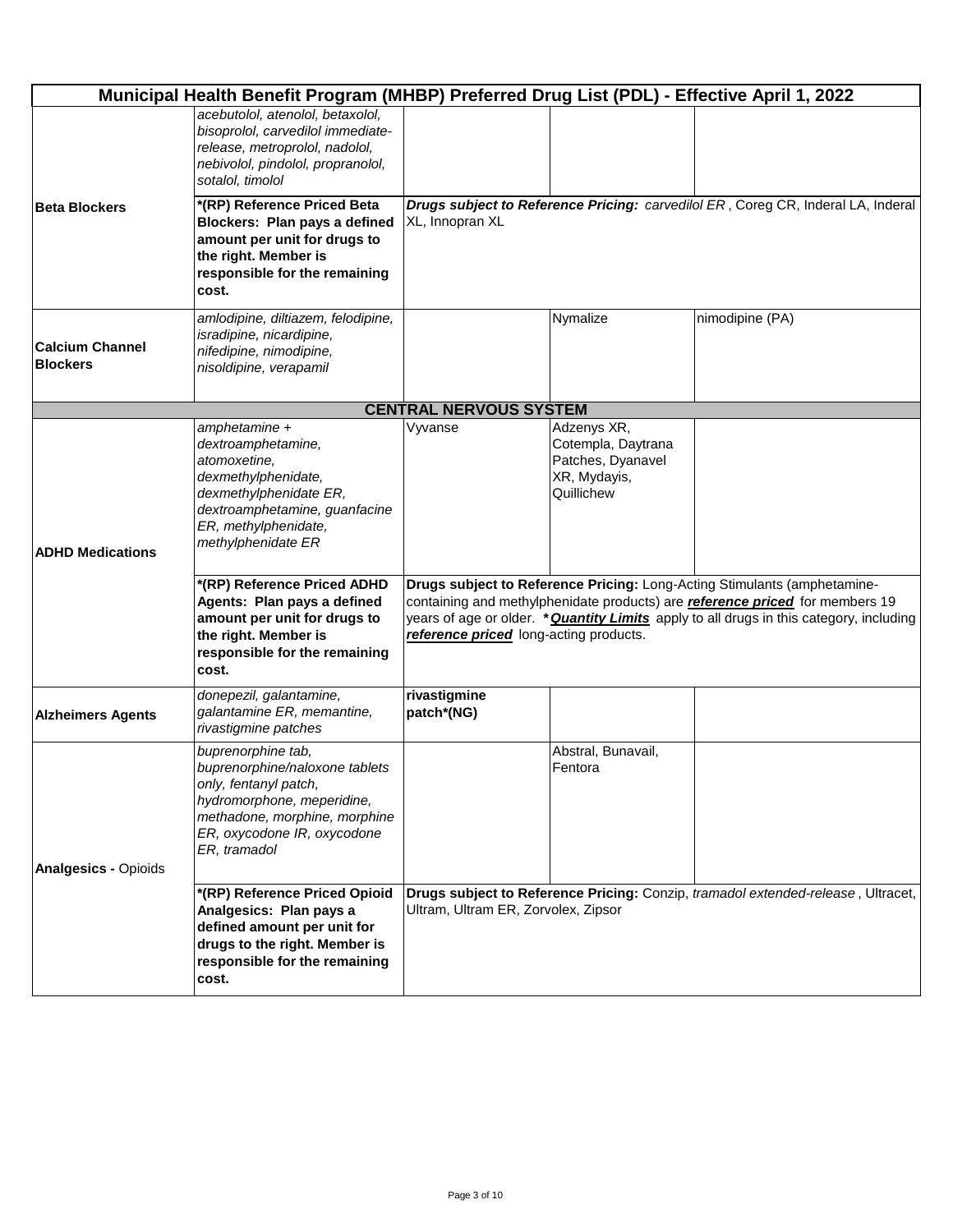|                                                                               | Municipal Health Benefit Program (MHBP) Preferred Drug List (PDL) - Effective April 1, 2022                                                                                                                                          |                                                                                          |                                                                     |                                                                                                                                                                                                                                          |  |
|-------------------------------------------------------------------------------|--------------------------------------------------------------------------------------------------------------------------------------------------------------------------------------------------------------------------------------|------------------------------------------------------------------------------------------|---------------------------------------------------------------------|------------------------------------------------------------------------------------------------------------------------------------------------------------------------------------------------------------------------------------------|--|
| <b>Opioid Antidotes</b>                                                       | naloxone injection                                                                                                                                                                                                                   |                                                                                          |                                                                     |                                                                                                                                                                                                                                          |  |
| Analgesics - Non-<br>Steroidal Anti-<br><b>Inflammatory Drugs</b><br>(NSAIDs) | celecoxib, diclofenac, diclofenac<br>ER, diclofenac topical gel<br>(generic), etodolac, fenoprofen,<br>flurbiprofen, ibuprofen,<br>indomethacin, ketoprofen,<br>ketorolac, meloxicam,<br>nabumetone, naproxen,<br>sulindac, tolmetin |                                                                                          |                                                                     |                                                                                                                                                                                                                                          |  |
|                                                                               | *(RP) Reference Priced Non-<br><b>Steroidal Anti-Inflammatory</b><br>Agents (NSAIDs): Plan pays a<br>defined amount per unit for<br>drugs to the right. Member is<br>responsible for the remaining<br>cost.                          |                                                                                          |                                                                     | Drugs subject to Reference Pricing: Anaprox DS, Arthotec, Celebrex, Daypro,<br>diclofenac/misoprostol, Feldene, indomethacin ER, mefenamic acid, naproxen<br>sod. 375mg, 550mg, Mobic, Naprelan, oxaprozin, piroxicam, Ponstel, Vivlodex |  |
|                                                                               | carbamazepine, clonazepam,<br>diazepam gel, divalproex,<br>felbamate, gabapentin,<br>lamotrigine, levetiracetam,<br>oxcarbazepine, phenytoin,<br>tiagabine, topiramate                                                               | Nayzilam*(PA,QL)                                                                         | Banzel*(PA),<br>Fycompa, Potiga*(PA),<br>Xcopri*(QL)                | Diacomit*(PA), Fintepla*(PA),<br>Sabril*(PA)                                                                                                                                                                                             |  |
| <b>Anticonvulsants</b>                                                        | *(RP) Reference Priced<br>Anticonvulsants: Plan pays a<br>defined amount per unit for<br>drugs to the right. Member is<br>responsible for the remaining<br>cost.                                                                     | Drugs subject to Reference Pricing: Lyrica, Lyrica CR, Neurontin, pregabalin,<br>Spritam |                                                                     |                                                                                                                                                                                                                                          |  |
|                                                                               | gabapentin                                                                                                                                                                                                                           |                                                                                          |                                                                     |                                                                                                                                                                                                                                          |  |
| Fibromyalgia                                                                  | *(RP) Reference Priced<br>Fibromyalgia Agents: Plan<br>pays a defined amount per unit<br>for drugs to the right. Member<br>is responsible for the<br>remaining cost.                                                                 | pregabalin, pregabalin ER, Savella                                                       |                                                                     | Drugs subject to Reference Pricing: Gralise, Horizant, Lyrica, Lyrica CR,                                                                                                                                                                |  |
| Antidepressants<br>Miscellaneous                                              | amitriptyline, bupropion,<br>bupropion XL, clomipramine,<br>desipramine, doxepin,<br>imipramine, mirtazapine,<br>nefazodone, nortriptyline,<br>trazodone                                                                             |                                                                                          | Emsam patches                                                       |                                                                                                                                                                                                                                          |  |
|                                                                               | duloxetine, venlafaxine tab,<br>venlafaxine extended release<br>capsules                                                                                                                                                             |                                                                                          |                                                                     |                                                                                                                                                                                                                                          |  |
| <b>Antidepressants</b><br>(SNRIs)                                             | *(RP) Reference Priced<br>Antidepressants: Plan pays a<br>defined amount per unit for<br>drugs to the right. Member is<br>responsible for the remaining<br>cost.                                                                     |                                                                                          | Fetzima, Khedezla ER, Pristiq, venlafaxine extended release tablets | Drugs subject to Reference Pricing : desvenlafaxine ER, Cymbalta, Effexor XR,                                                                                                                                                            |  |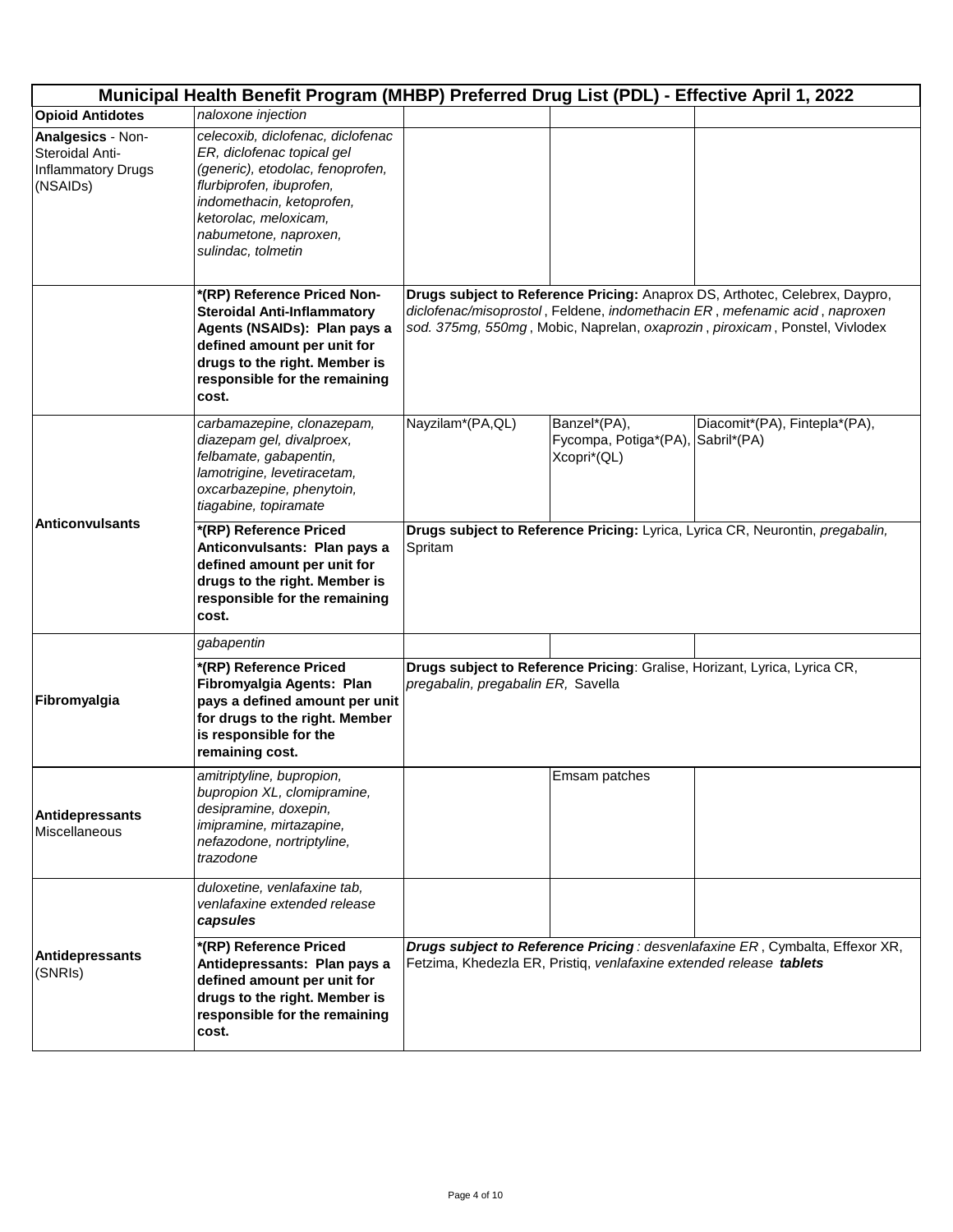|                                                                             | Municipal Health Benefit Program (MHBP) Preferred Drug List (PDL) - Effective April 1, 2022                                                                                    |                                                                                                                                                                                                                                                                                                                                       |                                                |                                                                                                                                                     |  |  |
|-----------------------------------------------------------------------------|--------------------------------------------------------------------------------------------------------------------------------------------------------------------------------|---------------------------------------------------------------------------------------------------------------------------------------------------------------------------------------------------------------------------------------------------------------------------------------------------------------------------------------|------------------------------------------------|-----------------------------------------------------------------------------------------------------------------------------------------------------|--|--|
|                                                                             | citalopram, escitalopram,<br>fluoxetine 10, 20 & 40mg,<br>fluvoxamine, paroxetine,<br>sertraline                                                                               |                                                                                                                                                                                                                                                                                                                                       |                                                |                                                                                                                                                     |  |  |
| Antidepressants<br>(SSRIs)                                                  | *(RP) Reference Priced<br>Antidepressants: Plan pays a<br>defined amount per unit for<br>drugs to the right. Member is<br>responsible for the remaining<br>cost.               | Drugs subject to Reference Pricing: Celexa, Lexapro, Luvox CR, fluoxetine<br>60mg, Paxil, Paxil CR, Pexeva, Prozac, Prozac Weekly, Sarafem, Zoloft                                                                                                                                                                                    |                                                |                                                                                                                                                     |  |  |
| <b>Anti-Parkinsons Agents</b>                                               | amantadine,<br>carbidopa/levodopa,<br>carbidopa/levodopa/entacapone,<br>entacapone, pramipexole,<br>rasagiline, ropinirole, ropinirole<br>ER, selegiline, tolcapone            |                                                                                                                                                                                                                                                                                                                                       | Neupro*(PA),<br>pramipexole SR*(NG)            | Kynmobi*(QL), Nourianz*(PA)                                                                                                                         |  |  |
| <b>Antipsychotic Agents</b>                                                 | aripiprazole, clozapine,<br>haloperidol, loxapine,<br>olanzapine, paliperidone,<br>quetiapine, quetiapine ER,<br>risperidone, ziprasidone                                      | Abilify Tablet*(PA),<br>Seroquel XR*(QL)                                                                                                                                                                                                                                                                                              | Abilify Solution*(PA),<br>Equetro, Latuda*(PA) | Invega Sustenna, Invega Trinz*(PA)                                                                                                                  |  |  |
| <b>Migraine Products</b><br>(Triptans)                                      | dihydroergotamine mesylate<br>nasal*(PA), eletriptan (QL),<br>rizatriptan(QL), rizatriptan<br>ODT(QL), sumatriptan<br>tablets(QL), sumatriptan injection<br>$\left( QL\right)$ |                                                                                                                                                                                                                                                                                                                                       |                                                |                                                                                                                                                     |  |  |
|                                                                             | *(RP) Reference Priced Anti-<br>Migraine: Plan pays a defined<br>amount per unit for drugs to<br>the right. Member is<br>responsible for the remaining<br>cost.                | Drugs subject to Reference Pricing: almotriptan (QL), Amerge (QL), Axert (QL),<br>Frova (QL), frovatriptan( QL), Imitrex tablets / nasal spray, injection (QL), Maxalt<br>(QL), Maxalt-MLT (QL), naratriptan (QL), Relpax (QL), sumatriptan nasal spray<br>(QL), Tosymra (QL), Zembrace injection (QL), zolmitriptan (QL), Zomig (QL) |                                                |                                                                                                                                                     |  |  |
| <b>Migraine Products</b><br>(Calcitonin Gene-Related<br>Peptide Inhibitors) |                                                                                                                                                                                |                                                                                                                                                                                                                                                                                                                                       |                                                | Aimovig* (PA), Emgality* (PA),<br>Nurtec ODT* (PA)                                                                                                  |  |  |
| <b>Multiple Sclerosis</b><br><b>Drugs</b>                                   |                                                                                                                                                                                |                                                                                                                                                                                                                                                                                                                                       |                                                | Aubagio tablet*(PA)*(QL),<br>Avonex*(PA), Betaseron*(PA),<br>Dimethyl Fumarate*(NG)(PA)(QL),<br>Extavia, glatopa*(NG), Rebif*(PA),<br>Zeposia* (PA) |  |  |
|                                                                             | temazepam 15mg, 30mg,<br>zaleplon, zolpidem immediate<br>release                                                                                                               |                                                                                                                                                                                                                                                                                                                                       |                                                |                                                                                                                                                     |  |  |
| <b>Sedative Hypnotics</b>                                                   | *(RP) Reference Priced<br>Sedative/Hypnotics: Plan pays<br>a defined amount per unit for<br>drugs to the right. Member is<br>responsible for the remaining<br>cost.            | Drugs subject to Reference Pricing: Ambien, Ambien CR, Belsomra, Edluar,<br>eszopiclone, Intermezzo, Lunesta, Rozerem, Silenor, Sonata, temazepam cap<br>22.5mg, zolpidem ER, Zolpimist spray                                                                                                                                         |                                                |                                                                                                                                                     |  |  |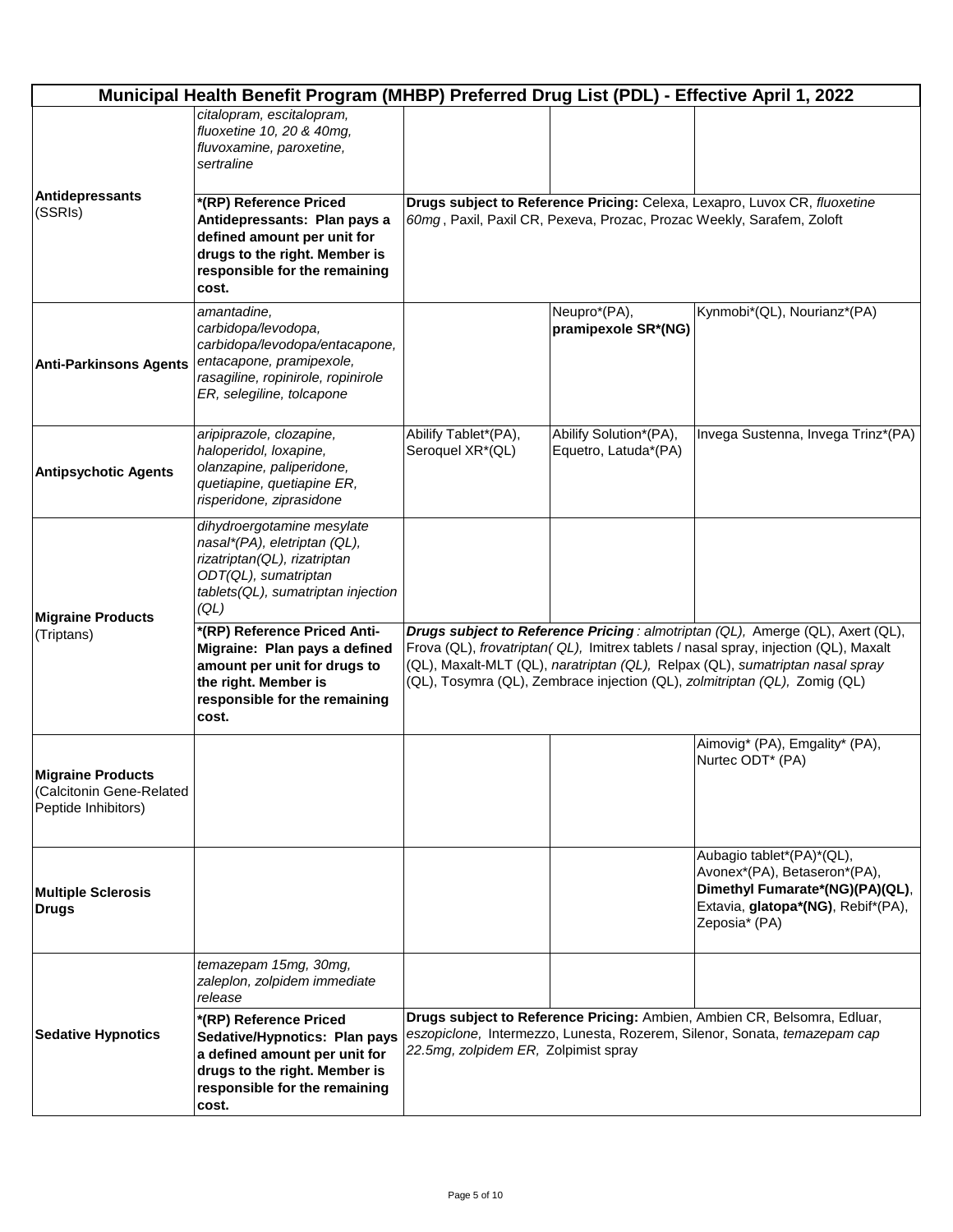|                                                                                          | Municipal Health Benefit Program (MHBP) Preferred Drug List (PDL) - Effective April 1, 2022                                                                                                                                   |                                                                    |                                                                    |                                                                                                                                                 |
|------------------------------------------------------------------------------------------|-------------------------------------------------------------------------------------------------------------------------------------------------------------------------------------------------------------------------------|--------------------------------------------------------------------|--------------------------------------------------------------------|-------------------------------------------------------------------------------------------------------------------------------------------------|
| <b>Skeletal Muscle</b><br><b>Relaxants</b>                                               | baclofen, carisoprodol 350mg,<br>chlorzoxazone, cyclobenzaprine,<br>methocarbamol, orphenadrine,<br>tizanidine                                                                                                                |                                                                    |                                                                    |                                                                                                                                                 |
|                                                                                          | *(RP) Reference Priced<br><b>Skeletal Muscle Relaxants:</b><br>Plan pays a defined amount<br>per unit for drugs to the right.<br>Member is responsible for the<br>remaining cost.                                             |                                                                    |                                                                    | Drugs subject to Reference Pricing: Amrix, carisoprodol 250mg, Fexmid,<br>Lorzone, metaxalone, Parafon Forte, Robaxin, Skelaxin, Soma, Zanaflex |
|                                                                                          |                                                                                                                                                                                                                               | <b>ENDOCRINE</b>                                                   |                                                                    |                                                                                                                                                 |
| <b>Anti-diabetic Agents</b><br>Insulin                                                   | insulin lispro (generic for<br>Humalog 100u/ml vials and pens)                                                                                                                                                                | Humalog, Humulin,<br>Lantus, Lyumjev,<br>Toujeo                    | Insulin Glargine -<br>YFGN, Semglee                                |                                                                                                                                                 |
| <b>Anti-diabetic Agents</b><br>Glucagon-like peptide<br>receptor (GLP-1)<br>Agonists     | no generics available at this time                                                                                                                                                                                            | Ozempic*(PA),<br>Rybelsus*(PA),<br>Trulicity*(PA),<br>Victoza*(PA) | All other agents<br>excluded                                       |                                                                                                                                                 |
| <b>Anti-diabetic Agents</b><br><b>Insulin Sensitizing Agents</b>                         | metformin, pioglitazone                                                                                                                                                                                                       |                                                                    | Avandia, Riomet<br>Solution                                        |                                                                                                                                                 |
| <b>Anti-diabetic Agents</b><br>Insulin Secreting Agents                                  | chlorpropamide, glimepiride,<br>glipizide, glyburide, nateglinide,<br>repaglinide, tolazamide                                                                                                                                 |                                                                    |                                                                    |                                                                                                                                                 |
| <b>Anti-diabetic Agents</b><br>Sodium-glucose co-<br>transporter-2 (SGLT2)<br>Inhibitors |                                                                                                                                                                                                                               | Jardiance, Synjardy,<br>Synjardy XR                                | All other agents<br>excluded                                       |                                                                                                                                                 |
| <b>Anti-diabetic Agents</b><br>Combinations                                              | Glyburide/Metformin,<br>pioglitazone/metformin,<br>piogiltazone HCL/glimepiride                                                                                                                                               | Soliqua                                                            |                                                                    |                                                                                                                                                 |
| <b>Anti-diabetic Agents</b><br>Miscellaneous                                             | acarbose                                                                                                                                                                                                                      |                                                                    | Baqsimi, Gvoke<br>Hypopen                                          |                                                                                                                                                 |
|                                                                                          | Free Diabetic Supplies: You can receive your blood glucose strips and lancets at your local pharmacy. These<br>pharmacy must process the prescription for your insulin or diabetic medication before processing the supplies. | Accu-chek Guide                                                    | All other brands                                                   | supplies are available for a \$0 co-payment when purchased within 100 days of your insulin or diabetic medication. The                          |
|                                                                                          | <b>Blood Glucose Test Strips</b>                                                                                                                                                                                              | strips, Accu-chek<br>Guide Me meter                                | excluded                                                           |                                                                                                                                                 |
| <b>Diabetic Supplies</b>                                                                 | <b>Insulin Syringes / Pen Needles</b>                                                                                                                                                                                         | TruePlus Syringes,<br>TruePlus Pen Needles                         | All other brands<br>excluded                                       | All other brands excluded                                                                                                                       |
|                                                                                          | <b>Continual Blood Glucose</b><br>(CGM) products                                                                                                                                                                              | Dexcom Transmitter*<br>(PA), Dexcom<br>Receiver* (PA)              | Dexcom Sensors*<br>(PA) - requires Tier-3<br>copay/30 days' supply | All other brands excluded                                                                                                                       |
| <b>Thyroid Agents</b>                                                                    | levothyroxine, Levoxyl,<br>liothyronine                                                                                                                                                                                       |                                                                    | Tirosint                                                           |                                                                                                                                                 |
|                                                                                          |                                                                                                                                                                                                                               | <b>GASTROINTESTINAL/URINARY</b>                                    |                                                                    |                                                                                                                                                 |
| <b>Digestive Aids</b>                                                                    |                                                                                                                                                                                                                               | Creon, Zenpep                                                      | Pancreaze, Pertzye,<br>Viokace                                     |                                                                                                                                                 |
| <b>Constipation</b><br><b>Gallstone Solubilizing</b><br><b>Agents</b>                    | ursodiol                                                                                                                                                                                                                      | Linzess                                                            | lubiprosone*(PA,QL)<br>Chenodal                                    |                                                                                                                                                 |
| <b>H-2 Antagonists</b>                                                                   | cimetidine, famotidine, nizatidine,<br>ranitidine                                                                                                                                                                             |                                                                    |                                                                    |                                                                                                                                                 |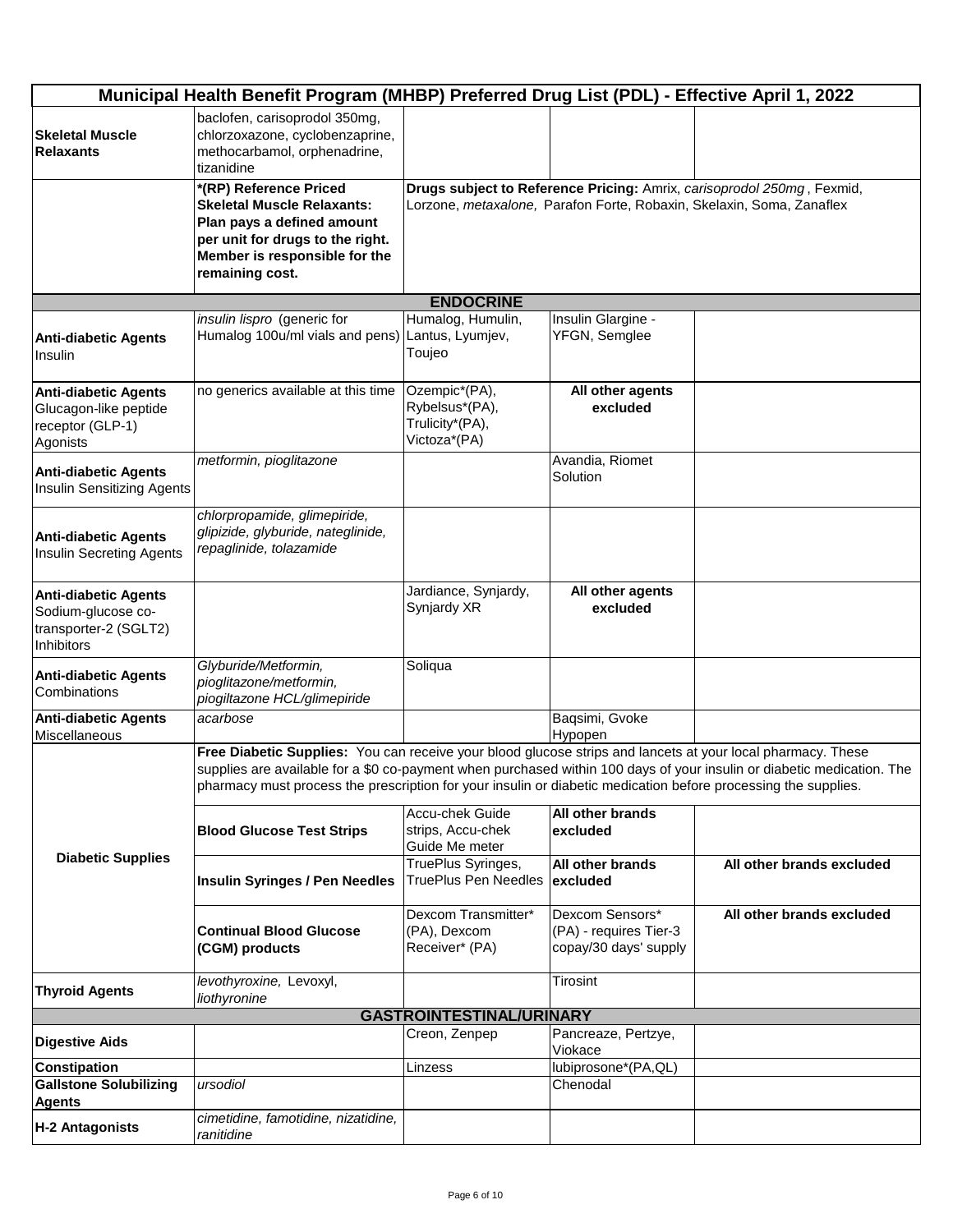|                                                                                                                             | Municipal Health Benefit Program (MHBP) Preferred Drug List (PDL) - Effective April 1, 2022                                                                                       |                                                                                                                                                                                                                                                                            |                                                                                            |  |  |
|-----------------------------------------------------------------------------------------------------------------------------|-----------------------------------------------------------------------------------------------------------------------------------------------------------------------------------|----------------------------------------------------------------------------------------------------------------------------------------------------------------------------------------------------------------------------------------------------------------------------|--------------------------------------------------------------------------------------------|--|--|
| <b>Bowel Preparation</b>                                                                                                    | PEG powder/solution                                                                                                                                                               |                                                                                                                                                                                                                                                                            | Clenpiq, Moviprep,                                                                         |  |  |
| <b>Drugs</b>                                                                                                                |                                                                                                                                                                                   |                                                                                                                                                                                                                                                                            | Prepopik                                                                                   |  |  |
|                                                                                                                             | oxybutynin immediate release                                                                                                                                                      |                                                                                                                                                                                                                                                                            |                                                                                            |  |  |
| <b>Overactive Bladder</b><br><b>Agents</b>                                                                                  | *(RP) Reference Priced<br><b>Skeletal Muscle Relaxants:</b><br>Plan pays a defined amount<br>per unit for drugs to the right.<br>Member is responsible for the<br>remaining cost. | Drugs subject to Reference Pricing: darifenacin, Detrol, Detrol LA, Ditropan XL,<br>Enablex, Gelnique, Gemtesa, Myrbetriq, oxybutynin Extended-Release (ER), Oxytrol<br>Patches, solifenacin*(NG), tolterodine, tolterodine ER, Toviaz, trospium, trospium<br>ER, Vesicare |                                                                                            |  |  |
|                                                                                                                             | budesonide 3mg capsules,                                                                                                                                                          | mesalamine DR                                                                                                                                                                                                                                                              | mesalamine ER                                                                              |  |  |
| <b>Inflammatory Bowel</b>                                                                                                   | sulfasalazine                                                                                                                                                                     | 400mg caps*(NG)                                                                                                                                                                                                                                                            | 0.375gm<br>caps*(NG,QL),<br>budesonide 9mg<br>tablets*(PA), Canasa                         |  |  |
|                                                                                                                             |                                                                                                                                                                                   | <b>MEN'S HEALTH</b>                                                                                                                                                                                                                                                        |                                                                                            |  |  |
| <b>Erectile Dysfunction</b>                                                                                                 | sildenafil*(QL), tadalafil*(QL)                                                                                                                                                   | Cialis 10mg, 20mg<br>(PA/QL) - Note: Cialis<br>for daily use is<br>excluded from<br>coverage.                                                                                                                                                                              | Caverject (PA/QL),<br>Edex (PA/QL), Levitra<br>(PA/QL), Muse<br>(PA/QL), Staxyn<br>(PA/QL) |  |  |
| <b>Hormone Replacement</b>                                                                                                  | Testostrone Injectable(s)*(PA)                                                                                                                                                    | All other testosterone<br>products are excluded<br>from coverage                                                                                                                                                                                                           |                                                                                            |  |  |
| <b>Prostate Health</b>                                                                                                      | alfuzosin, dutasteride,<br>finasteride, tamsulosin,<br>dutasteride/tamsulosin                                                                                                     |                                                                                                                                                                                                                                                                            | silodosin*(NG)                                                                             |  |  |
|                                                                                                                             |                                                                                                                                                                                   | <b>RESPIRATORY</b>                                                                                                                                                                                                                                                         |                                                                                            |  |  |
| <b>Leukotriene Modulators</b>                                                                                               | montelukast, zafirlukast                                                                                                                                                          |                                                                                                                                                                                                                                                                            |                                                                                            |  |  |
| <b>Inhaled Corticosteroids</b>                                                                                              | budesonide suspension                                                                                                                                                             | Asmanex, QVAR                                                                                                                                                                                                                                                              | All other brands<br>excluded                                                               |  |  |
| <b>Short-Acting Beta</b><br><b>Agonists</b><br>(bronchodilators)                                                            | albuterol nebulizer solution,<br>albuterol tablets, levalbuterol<br>nebulizer solution                                                                                            | ProAir HFA, ProAir<br>Respiclick                                                                                                                                                                                                                                           | All other brands<br>excluded                                                               |  |  |
| <b>Long-Acting Beta</b><br><b>Agonists</b><br>(bronchodilators)                                                             |                                                                                                                                                                                   | Serevent (ST)                                                                                                                                                                                                                                                              | formoterol fumarate<br>(ST, NG)                                                            |  |  |
| <b>Inhaled Corticosteroids</b><br>/ Long Acting Beta<br><b>Agonists</b>                                                     | fluticasone/salmeterol (generic<br>for Advair), Wixela                                                                                                                            | budesonide/formoterol,<br>Dulera, Symbicort                                                                                                                                                                                                                                | All other brands<br>excluded                                                               |  |  |
| <b>Long-Acting Muscarinic</b><br><b>Agents</b>                                                                              |                                                                                                                                                                                   | Spiriva                                                                                                                                                                                                                                                                    | All other brands<br>excluded                                                               |  |  |
| <b>Long-Acting Muscarinic</b><br><b>Agents + Long-Acting</b><br><b>Beta Agonists</b>                                        |                                                                                                                                                                                   | Stiolto                                                                                                                                                                                                                                                                    | All other brands<br>excluded                                                               |  |  |
| <b>Inhaled Corticosteroids</b><br>/ Long-Acting<br><b>Muscarinic Agents /</b><br><b>Long-Acting Beta</b><br><b>Agonists</b> |                                                                                                                                                                                   | <b>Breztri</b>                                                                                                                                                                                                                                                             | All other brands<br>excluded                                                               |  |  |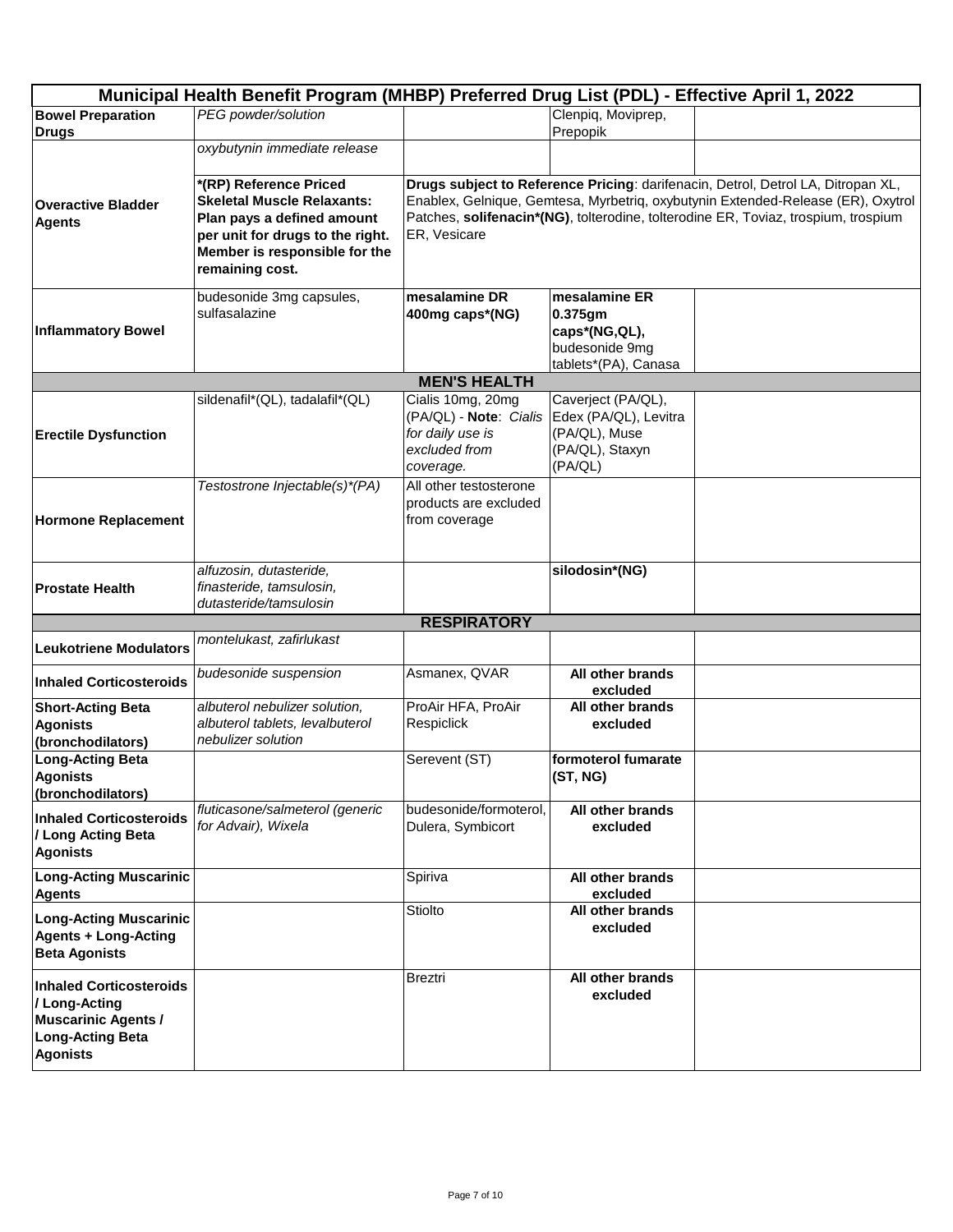|                                                                                                    | Municipal Health Benefit Program (MHBP) Preferred Drug List (PDL) - Effective April 1, 2022                                                                                                                                                                                           |                                                                                                                                                   |                                                                                                    |                                               |  |  |  |
|----------------------------------------------------------------------------------------------------|---------------------------------------------------------------------------------------------------------------------------------------------------------------------------------------------------------------------------------------------------------------------------------------|---------------------------------------------------------------------------------------------------------------------------------------------------|----------------------------------------------------------------------------------------------------|-----------------------------------------------|--|--|--|
| <b>Biologics for Moderate-</b><br>to-severe asthma and<br>chronic rhinosinusitis<br>w/nasal polyps |                                                                                                                                                                                                                                                                                       |                                                                                                                                                   |                                                                                                    | Dupixent*(PA), Xolair*(PA)                    |  |  |  |
| <b>Respiratory</b><br><b>Miscellaneous</b>                                                         | ipatropium                                                                                                                                                                                                                                                                            | Combivent                                                                                                                                         | <b>Atrovent HFA</b>                                                                                |                                               |  |  |  |
| <b>TOPICAL</b>                                                                                     |                                                                                                                                                                                                                                                                                       |                                                                                                                                                   |                                                                                                    |                                               |  |  |  |
| Otic (Ear) Products)                                                                               | acetic acid, ciprofloxacin,<br>fluocinolone, hydrocort/acetic<br>acid, ofloxacin, tri-biotic susp.                                                                                                                                                                                    | Ciprodex                                                                                                                                          | Coly-Mycin S Susp.                                                                                 |                                               |  |  |  |
| <b>Ophthalmic Agents</b><br>Glaucoma                                                               | brimonidine, latanoprost,<br>levobunolol, timolol, dorzolamide,<br>dorzolamide/ timolol drops                                                                                                                                                                                         | Alphagan P 0.1% (if no Alphagan P 0.15%,<br>generic available),<br>Betimol, Betoptic,<br>brinzolamide*(NG),<br>Combigan, Cosopt<br>drops, Lumigan | Cosopt droperette,<br>dorzolamide/timolol<br>droperette, Timoptic,<br>Trusopt, Xelpros,<br>Xalatan |                                               |  |  |  |
| <b>Ophthalmic Agents</b><br>Allergy                                                                | cromolyn                                                                                                                                                                                                                                                                              |                                                                                                                                                   | Alocril                                                                                            |                                               |  |  |  |
| <b>Ophthalmic Agents</b><br>Dry Eyes                                                               |                                                                                                                                                                                                                                                                                       | Cequa                                                                                                                                             | All other brands<br>excluded                                                                       |                                               |  |  |  |
| <b>Ophthalmic Agents</b><br>Miscellaneous                                                          | bi-biotic solution & ointment,<br>ciprofloxacin, diclofenac,<br>erythromycin, gatifloxacin,<br>gentamicin, ketorolac,<br>levofloxacin, moxifloxacin,<br>ofloxacin, prednisolone, sodium<br>sulfacetamide, tobramycin,<br>tobramycin/dexamethasone, tri-<br>biotic solution & ointment |                                                                                                                                                   | Moxeza                                                                                             |                                               |  |  |  |
| Dermatologicals Acne /<br>Rosacea Agents                                                           | adapalene, benzoyl peroxide,<br>benzoyl peroxide/erythromycin,<br>clindamycin, clindamycin/benzoyl<br>peroxide, dapsone, isotretinoin<br>caps, metronidazole,<br>sulfacetamide sodium, tretinoin                                                                                      |                                                                                                                                                   | Finacea                                                                                            |                                               |  |  |  |
| <b>Dermatologicals</b><br>Miscellaneous Anti-<br>Infectives, Anti-<br><b>Inflammatory Agents</b>   | clotrimazole,<br>clotrimazole/betamethasone, cycl<br>opirox cr/gel/shampoo,<br>econazole, erythromycin,<br>gentamicin, imiquimod,<br>ketoconazole, miconazole,<br>mupirocin, naftifine, nystatin,<br>nystatin/triamcinolone,<br>oxiconazole, tacrolimus                               |                                                                                                                                                   | Altabax, Elidel                                                                                    |                                               |  |  |  |
| <b>Dermatologicals</b><br><b>Psoriasis Agents</b>                                                  | acitretin, calcipotriene                                                                                                                                                                                                                                                              |                                                                                                                                                   | Tazorac                                                                                            | Taltz (PA/ST)                                 |  |  |  |
| Dermatologicals - Atopic<br>Dermatitis                                                             | Topical steroids, tacrolimus                                                                                                                                                                                                                                                          | Pimecrolimus*(NG)                                                                                                                                 |                                                                                                    | Dupixent*(PA), Opzelura*(PA),<br>Rinvoq* (PA) |  |  |  |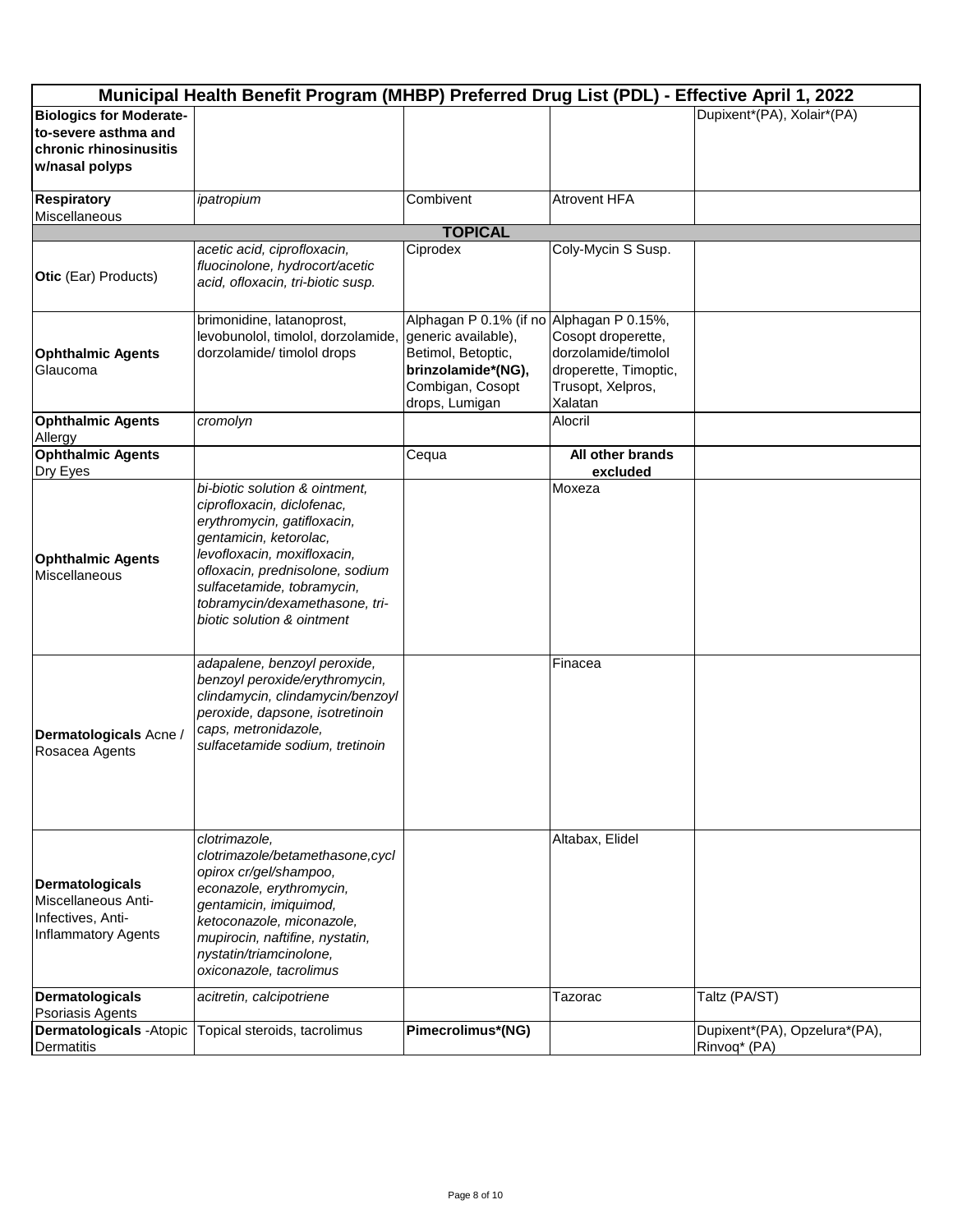|                                                                                           | Municipal Health Benefit Program (MHBP) Preferred Drug List (PDL) - Effective April 1, 2022                                                                                                                                                                                                                                                                                                                                                                                                                                                                                                                                                                       |                                             |                                                      |                                                                                                          |
|-------------------------------------------------------------------------------------------|-------------------------------------------------------------------------------------------------------------------------------------------------------------------------------------------------------------------------------------------------------------------------------------------------------------------------------------------------------------------------------------------------------------------------------------------------------------------------------------------------------------------------------------------------------------------------------------------------------------------------------------------------------------------|---------------------------------------------|------------------------------------------------------|----------------------------------------------------------------------------------------------------------|
| <b>Dermatologicals</b><br><b>Topical Steroids</b>                                         | alclometasone,<br>amcinonide, betamethasone<br>dipropionate, betamethasone<br>valerate, clobetasol,<br>clocortolone, desonide,<br>desoximetasone, diflorasone,<br>fluocinolone, fluocinonide,<br>fluticasone, halobetasol,<br>hydrocortisone, mometasone,<br>triamcinolone                                                                                                                                                                                                                                                                                                                                                                                        | Psorcon                                     | Capex, Cloderm,<br>Halog, Verdeso                    |                                                                                                          |
|                                                                                           |                                                                                                                                                                                                                                                                                                                                                                                                                                                                                                                                                                                                                                                                   | <b>WOMEN'S HEALTH</b>                       |                                                      |                                                                                                          |
|                                                                                           | be covered by the plan under Tier 3 (limited to oral forms).<br>*** Brand/Generic difference/penalty pricing will apply if member chooses a COVERED BRAND where a generic is<br>available.***                                                                                                                                                                                                                                                                                                                                                                                                                                                                     |                                             |                                                      | Plan will pay 100% for all COVERED GENERIC contraceptives. COVERED BRANDS with no generic available will |
| <b>Contraceptives</b>                                                                     | <b>Examples of COVERED GENERICS paid at 100%:</b><br>Altavera, Amethia, Apri, Aranelle, Aubra, Aviane,<br>Azurette, Balziva, Camila, Camrese, Caziant, Cyclessa,<br>Dasetta, Emoquette, Errin, Falmina, Gianvi, Gildess,<br>Heather, Jencycla, Jolessa, Jolivette, Juleber, Junel,<br>Kelnor, Larin, Leena, Loryna, Levonest, Lessina, Larin,<br>Larissia, Levora, Low-Ogestrel, Lutera, Lyza, Marlissa,<br>Microgestin, Mononessa, Natazia, Necon, Nikki, Nora-<br>Be, norethindrone, Norlyda, Nortrel, Ocella, Orsythia,<br>Portia, Rajani, Reclipsen, Sprintec, Sronyx, Tilia,<br>Trinessa, Tri-Sprintec, Trivora, Velivet, Vestura, Zarah,<br>Zenchent, Zovia |                                             | Liletta IUD, Mirena<br>IUD, Skyla IUD                |                                                                                                          |
| <b>Examples of COVERED BRANDS paid at 100%:</b><br>Nuvaring<br>estradiol, estradiol patch |                                                                                                                                                                                                                                                                                                                                                                                                                                                                                                                                                                                                                                                                   | Menest, Premarin                            | Alora, Divigel packets,                              |                                                                                                          |
| <b>Hormone Replacement</b><br>Therapy (HRT)                                               |                                                                                                                                                                                                                                                                                                                                                                                                                                                                                                                                                                                                                                                                   |                                             | Estrogel                                             |                                                                                                          |
| <b>Combination HRT</b>                                                                    | estradiol + norethindrone generic Premphase, Prempro<br>combinations available                                                                                                                                                                                                                                                                                                                                                                                                                                                                                                                                                                                    |                                             | Angeliq, Combipatch                                  |                                                                                                          |
|                                                                                           | alendronate, etidronate,<br>calcitonin nasal spray                                                                                                                                                                                                                                                                                                                                                                                                                                                                                                                                                                                                                |                                             | Miacalcin Injection                                  |                                                                                                          |
| <b>Osteoporosis Calcium</b><br>Regulators                                                 | *(RP) Reference Priced<br><b>Osteoporosis Agents: Plan</b><br>pays a defined amount per unit<br>for drugs to the right. Member<br>is responsible for the<br>remaining cost.                                                                                                                                                                                                                                                                                                                                                                                                                                                                                       |                                             | Boniva, Fosamax, Fosamax-D, ibandronate, risedronate | Drugs subject to Reference Pricing: Actonel, alendronate 40mg, Atelvia, Binosto,                         |
| <b>Osteoporosis Hormone</b><br><b>Receptor Modulators</b>                                 | raloxifene                                                                                                                                                                                                                                                                                                                                                                                                                                                                                                                                                                                                                                                        |                                             | Osphena                                              | Prolia*(PA)                                                                                              |
| <b>Vaginal Products</b>                                                                   | clindamycin vag. cream,<br>estradiol cr., metronidazole<br>vaginal gel, terconazole vaginal<br>cream, Yuvafem vaginal tablets                                                                                                                                                                                                                                                                                                                                                                                                                                                                                                                                     | Cleocin Vag. Supp.,<br>Premarin Vaginal Cr. | Femring, Nuvessa Gel                                 |                                                                                                          |
| <b>Miscellaneous Products</b>                                                             |                                                                                                                                                                                                                                                                                                                                                                                                                                                                                                                                                                                                                                                                   | Oriahnn (PA)                                |                                                      |                                                                                                          |